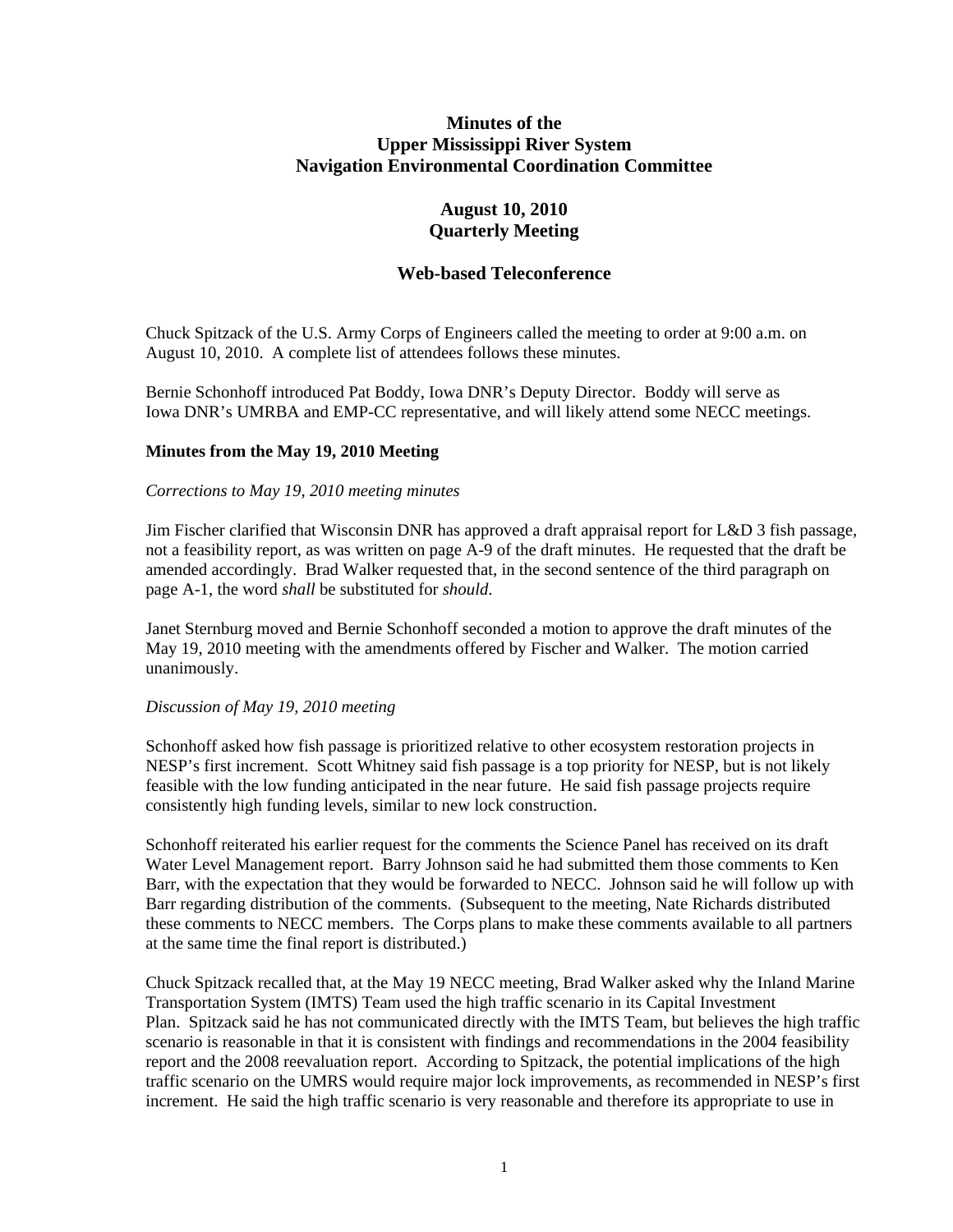estimating future costs and benefits. Walker requested that Spitzack provide the Corps' and, if possible, the IMTS Team's rationale for using the high traffic scenario its cost-benefit criteria.

Spitzack said Walker also asked if the 2008 reevaluation report satisfied the requirements for further examination outlined in the 2004 Feasibility Study. Spitzack said NESP staff believe the reevaluation requirements have been fulfilled, with the understanding that some level of uncertainty will remain. He explained that the Corps will assess appointment scheduling (i.e., traffic management), moorings, and switchboats during the first increment implementation. Walker said he believes the Corps still needs to complete a notification report and the related requirements of the recommended plan. He requested that the Corps convene an *ad hoc* meeting to discuss reevaluation-related questions.

# **Program Management**

# *Inland Waterways Trust Fund Update*

Chuck Spitzack said Corps staff are currently reviewing the UMRS lock construction sequence proposed in the Inland Marine Transportation System (IMTS) Team's Capital Investment Plan. Under the 20-year plan L&D 25, La Grange, L&D 22, and L&D 24 would be initiated, in that order. Spitzack explained that the remaining new locks authorized in NESP (i.e., L&D 20 and 21 and Peoria) would be initiated beyond the Plan's 20-year time horizon. He said the NESP Team is inclined to accept this proposed sequence, unless partners identify a compelling reason to seek modification or Corps HQ or the ASW(CW) direct otherwise. Spitzack requested that partners submit any comments regarding the lock sequencing to him [\(charles.p.spitzack@usace.army.mil,](mailto:charles.p.spitzack@usace.army.mil) 309-794-5297) by COB September 30, 2010. [Note: Subsequent to the meeting, on September 26, Spitzack extended the comment deadline to COB October 31.]

In response to a question from Rick Nelson, Spitzack said this proposed sequencing approach reflects a shift in focus from best value implementation to single lock implementation. In response to a question from Gretchen Benjamin, Spitzack said Corps staff will also request comments from industry partners on the revised lock sequencing approach.

Spitzack reported that the President's FY 11 budget request, matched by the Senate Appropriations Committee's FY 11 energy and water spending measure (S. 3635), includes \$350,000 for major rehabilitation of La Grange. He explained that, since construction of the new lock at La Grange is not in the immediate future, USACE is proceeding with major rehabilitation in the near-term.

# *FY 11 Appropriations Status*

Scott Whitney said the President did not include NESP in his FY 11 budget request. Whitney reported that the Senate Appropriations Committee's FY 11 energy and water spending measure and the House Energy and Water Subcommittee's FY 11 appropriations markup include \$4.0 million and \$1.0 million in general investigation (GI) funding for NESP, respectively. Whitney said it is highly probable that the Corps and other federal agencies will operate under a continuing resolution authority (CRA) until after the November elections. However, the specific implications of a CRA for NESP are not yet known.

# *Draft FY 11 Work Plan Scenarios*

Whitney explained that NESP staff had developed FY 11 work plans based on scenarios ranging from \$6 million to \$10 million in GI funding and \$15 million in construction general (CG) funding. However, with the recent House and Senate Committee actions, it is clear these funding levels are no longer realistic. On August 24, NESP managers and project team leads are scheduled to discuss FY 11 planning priorities under \$1 million and \$4 million GI funding scenarios. Whitney said Corps staff will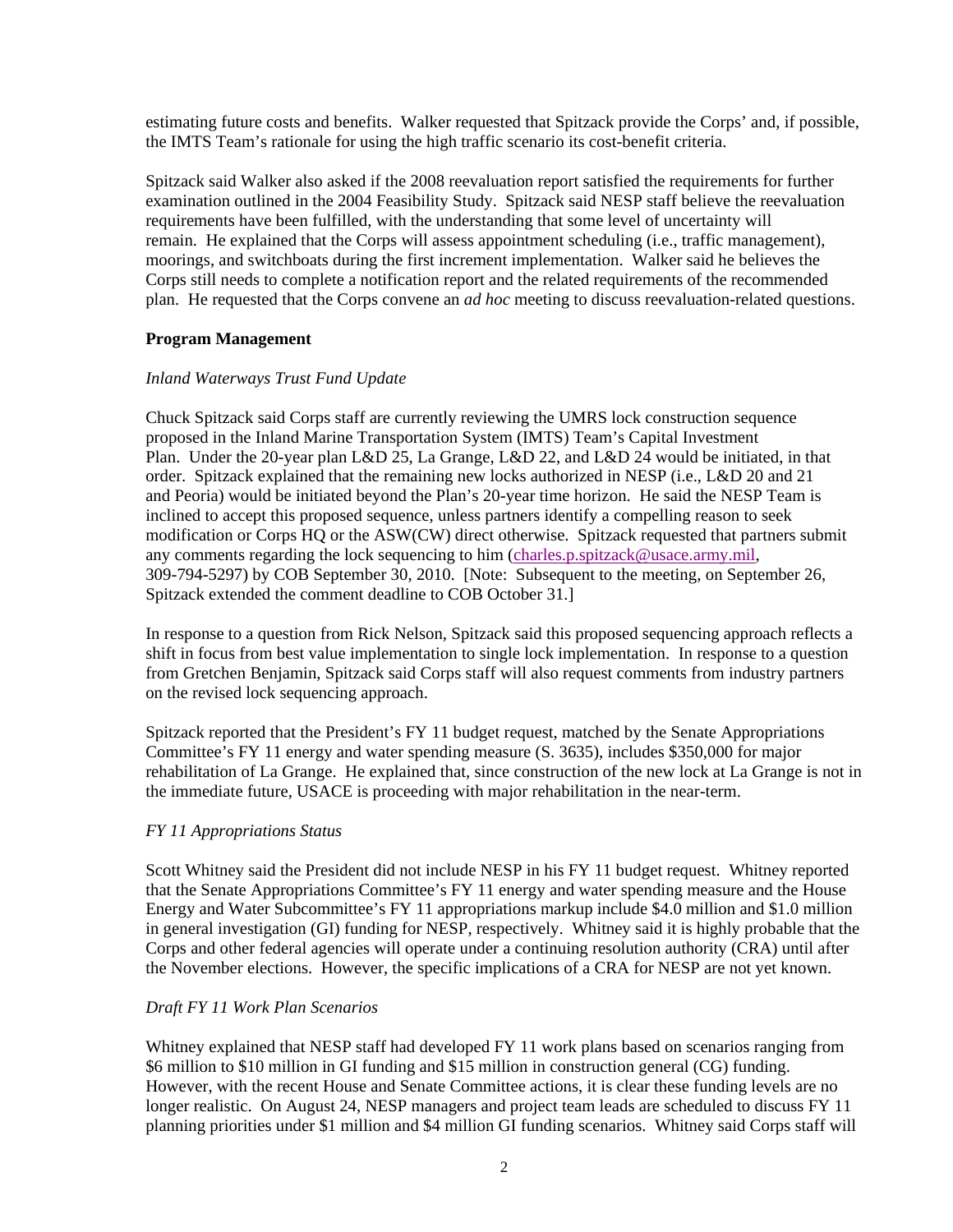distribute planning scenarios to NECC for review this fall. With such a dramatic decrease in funding, the Corps estimates that it will have to halt work on at least half of the projects currently in planning under NESP.

# *Reach Planning Status*

Spitzack overviewed the UMRS reach planning process. He explained that, while program neutral, reach planning will occur on a four-year cycle that coincides with NESP's report to Congress schedule. Reach planning is also intended to serve as a planning tool for NESP's first increment implementation. Spitzack said the first iteration of reach planning was previously scheduled for completion in early 2010, but will likely be completed in FY 11. To coincide with NESP's 2013 report to Congress, the second iteration of reach planning will commence in FY 12 with a target completion in early 2013.

Spitzack reviewed the reach planning process, which is intended to encompass both a top-down and bottom-up approach:

- NESP/EMP Regional Support Team (RST) prepares a reach and system planning notebook, which guides the reach planning process.
- On an ongoing basis, RST coordinates with NESP's Science Panel and EMP's Long Term Resource Monitoring Program (LTRMP) scientists for input regarding habitat and information needs and monitoring and adaptive management approaches.
- The reach planning teams (RPTs) draft reach objective reports and reach plans, from which the RST develops a systemic objectives report and a plan for ecosystem restoration for the UMRS.
- Corps district-based River Management Teams (RMTs) and the Illinois River Team review the documents listed above that apply within their respective district boundaries.
- NECC and EMP-CC consider endorsement of the system-level documents i.e., the notebook, system objectives report, and system plan.

Spitzack noted that the RST also provides guidance to NESP's system planning teams (SPTs) in their development of specialty system plans (e.g., systemic forest management plan), which are then provided to the RPTs to inform reach planning. The reach planning teams identify restoration needs and recommend systemic adaptive management activities to the RST. In response to a question from Tim Schlagenhaft, Spitzack said the RMTs are currently reviewing the February 5, 2010 draft UMRS Objectives Report. The RST will consult with the RPTs in developing the UMRS System Plan. In response to a question from Janet Sternburg, Spitzack listed the NESP SPTs, including fish passage, water level management, forest management, cultural resources, floodplain restoration, and barge fleeting.

Bernie Schonhoff asked whether the RST, rather than the RPTs, should develop the systemic adaptive management activities. Spitzack explained that the RPTs will simply identify potential adaptive management activities within their respective floodplains for the RST's consideration in developing a systemic adaptive management plan. In response to a question from Barry Johnson, Spitzack said all of the reach planning materials will function as living documents, and will undergo major updates every four years. Schlagenhaft asked if this process and current status is represented visually in a table or chart. Spitzack said the UMRS reach planning notebook will be revised to include a more detailed description of the process.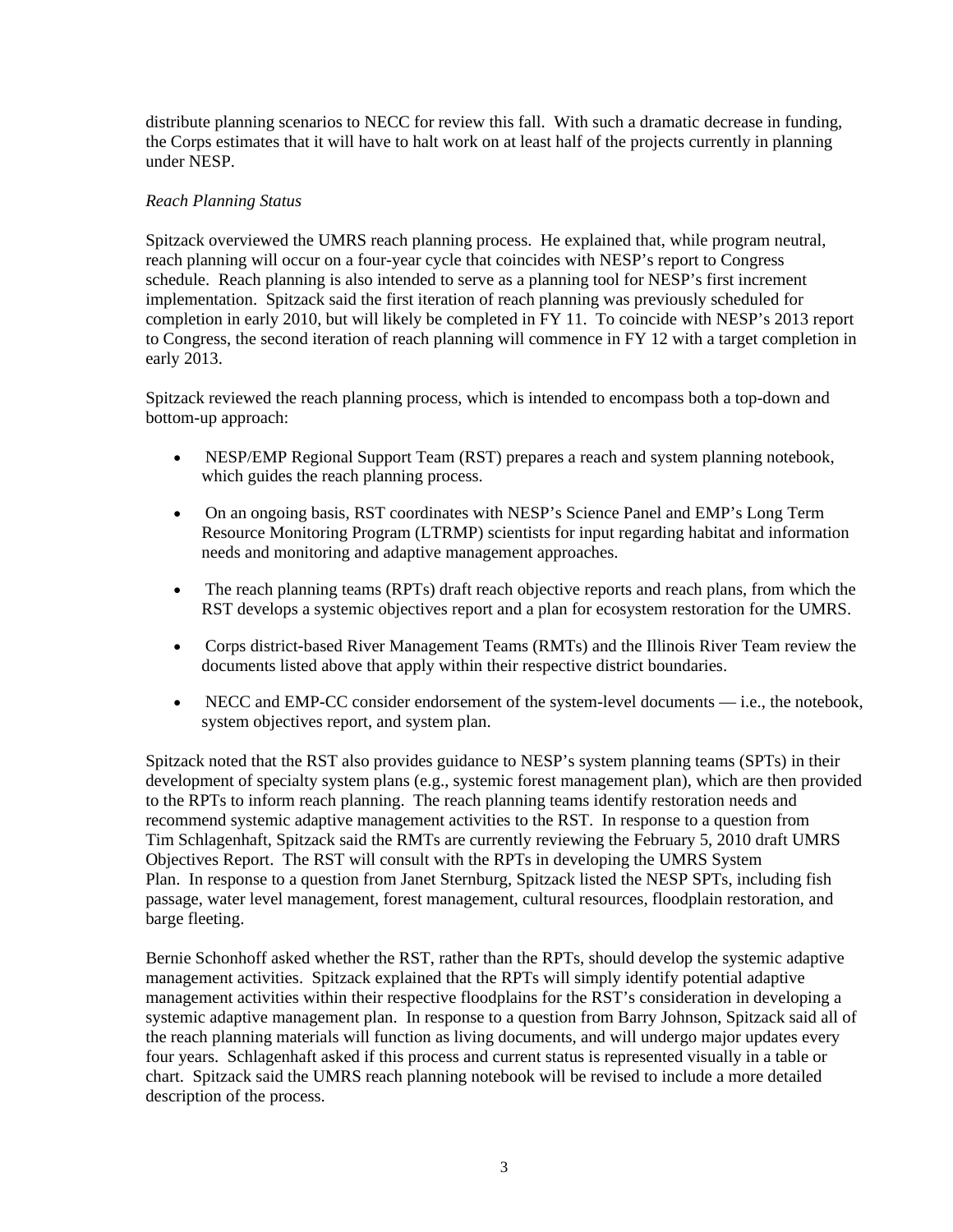Spitzack said the RMTs have endorsed, or are currently reviewing, draft FY 09-12 Floodplain Reach Plans. The Corps anticipates that the RMTs will consider the draft UMRS Objectives Report by the end of calendar year 2010, with EMP-CC and NECC action following in February 2011. Spitzack said the RMTs, EMP-CC, and NECC will also likely be asked to act on the UMR System Plan in early 2011.

Spitzack acknowledged that this first attempt at reach planning had complications. He recalled that partners at the August 3 UMRBA and August 4 EMP-CC meetings stressed the need for the Corps to enhance effectiveness, efficiency, and clarity of the reach planning process. Spitzack said the Corps will develop an after-action report for this iteration and will incorporate lessons learned from this round into future reach planning cycles. In response to a question from Sternburg, Spitzack said NESP and EMP partners will have an opportunity to include their perspectives on the reach planning process in the after-action report. He said the Corps has not yet established a schedule for the after-action report. In response to a question from John Barko, Chuck Theiling explained that the February 5, 2010 UMRS Objectives Report is in its final draft stage, but will incorporate the floodplain objective reports when they are finalized. Theiling said the System Plan describes a systemic implementation strategy for the UMRS, based on the habitat and ecological needs identified in the individual floodplain reach plans.

#### *New Planning Starts*

Todd Strole reported that the River Resources Action Team (RRAT) Tech and Exec have endorsed Maple Island Complex for the next NESP planning new start in the Unimpounded Reach. Maple Island would construct a river training structure to restore a side channel. Strole said the RRAT Exec has not yet considered endorsement of the Unimpounded Reach Plan.

Nate Richards said the Lower Impounded RPT has selected Eagle Fill Backwater in Pool 17 and Lead Island Chute in Pool 19 for the next NESP planning new starts. Schonhoff asked if the Lower Impounded RPT or the River Resources Coordinating Team (RRCT) considered the time sensitivity issue surrounding Lead Island Chute, since the current owner of some of the land involved may auction the land shortly. Theiling said the Corps is not in the position to move forward at this time. Schonhoff said the owner may be willing to hold some of the needed land if the Corps communicates its interest in pursuing this project. He noted that most of Pool 19 is privately owned, so this project represents a good opportunity to restore some of its habitat.

Jon Hendrickson explained that the Upper Impounded RPT has developed proposals for most of the 35 projects it initially identified for planning in May and June 2010. Hendrickson explained that Upper Impounded RPT used conceptual models to define reference conditions to select priority areas for restoration opportunities. The Fish and Wildlife Work Group (FWWG) selected the Upper Iowa River Delta as the Upper Impounded Reach's priority new planning start and Lower Pool 2 as the second priority project. The Upper Iowa River Delta project would restore flows into this backwater complex, with the goal of reducing sedimentation and partially restoring the natural hydrology. Hendrickson said the RPT has submitted a draft Upper Impounded Reach Plan and the Upper Iowa River Delta project proposal to the River Resources Forum (RRF) for consideration at its next meeting, which is scheduled for August 26-27, 2010. Following RRF's endorsement, the draft Plan and project proposal will be submitted to NECC and EMP-CC. Hendrickson clarified that the Upper Impounded Reach Objectives Report is not yet out for review.

In response to a question from Johnson, Hendrickson said the Upper Impounded RPT has selected targeted areas for potential restoration opportunities and is now considering possible management actions. Schlagenhaft expressed concern that pool-scale water level management opportunities will be overlooked if the RPT focuses exclusively on smaller scale project areas within pools. Hendrickson said, while the targeted project areas are all at a sub-pool scale, water level management will be considered as a potential management action to achieve desired objectives. Schlagenhaft said having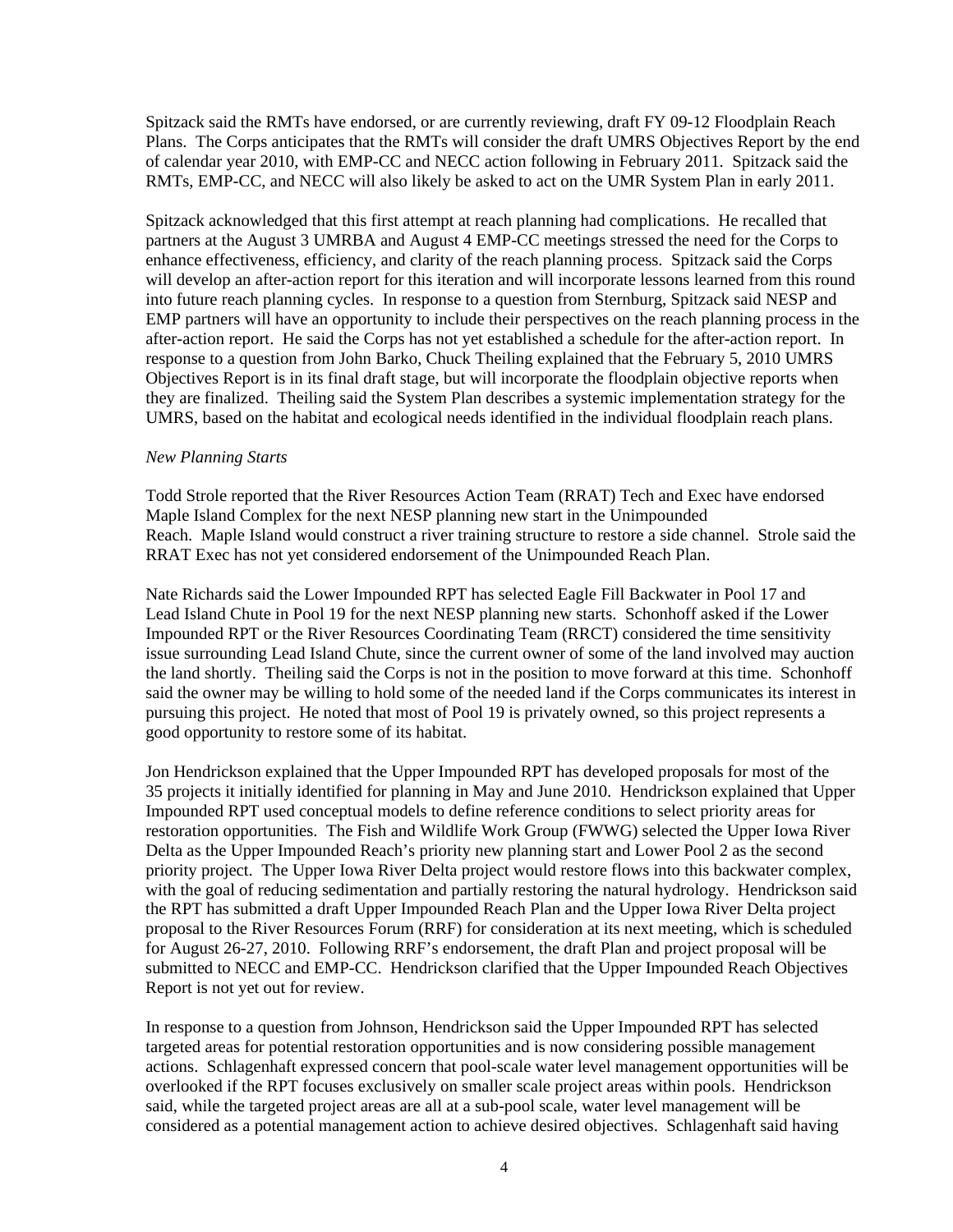a System Plan in place to guide the RPTs would be more effective to connect the system goals and objectives to the reach plans and identified projects.

Marshall Plumley said the Illinois RPT has identified nine potential new projects for initiation under EMP or NESP. These will undergo simultaneous review by the Illinois River Coordinating Council, RRCT, and RRAT Exec shortly. The nine potential projects include both pool scale and site specific floodplain restoration opportunities.

Scott Whitney said NESP has allocated \$15,000 to develop project management plans for each new planning start. Because of delays in project identification and work loads, this work will begin in FY 11.

### **Pool 18 Water Level Management Plan**

Chuck Theiling said partner questions about the fish and wildlife impacts of the proposed Pool 18 water level management project have expanded the scope of the project monitoring plan. On August 26, 2010, the Pool 18 Water Level Management Project Delivery Team (PDT) and the Science Panel will meet to discuss possible approaches to incorporating biological response monitoring in the current monitoring plan for the Pool 18 drawdown. They will also examine ways the Pool 18 drawdown might address some assumptions in the Science Panel's water level management conceptual models. Theiling noted that the Science Panel has proposed using Pool 20 as a reference, given that the two pools are in the same general area, are each influenced by a major tributary, and are buffered by Pool 19.

Karen Hagerty mentioned the possibility of collaborating with Western Illinois University's field station at L&D 19. The field station is examining the potential to monitor Pools 19 and 20 using LTRMP protocols. Barb Naramore asked how the estimated monitoring costs compare with the total investment to implement a Pool 18 drawdown. Theiling said the estimated costs to implement a Pool 18 drawdown in its first year is between \$800,000 and \$2 million, and perhaps less in its second year. He noted that advanced dredging may also reduce implementation costs. This compares with estimated monitoring costs of \$500,000, assuming a reference pool is included. Theiling emphasized that the monitoring would represent an investment in adaptive management.

#### **Floodplain Restoration System Team**

Todd Strole showcased a new database of information about 314 potential floodplain restoration sites on the UMRS. He once again emphasized that these are simply potential restoration sites, based on input from members of the Floodplain Restoration System Team (FRST) and RPTs. He stressed that they have not been ground truthed and landowner interest has not been determined. Strole demonstrated how to filter the data based on user-selected criteria (e.g., levee height, number of existing building sites, floodplain and geomorphic reach, land use, etc.) and how to display potential restoration projects graphically in ArcGIS, using internal links. Strole said he is currently verifying content and evaluating where to house the database. Scott Whitney encouraged Strole to review the data on level of protection, observing that the database appears to include far too many levees listed at a 500-year level. Chuck Theiling suggested adding floodplain inundation data to Strole's database.

Strole reported that the FRST's next steps will include shifting from the Team's top-down approach and fostering more local level discussions regarding specific potential restoration opportunities. This will necessitate bringing in new participants knowledgeable about particular areas.

In response to a question from Janet Sternburg, Strole said planners can overlay side channel and floodplain restoration opportunities using the database.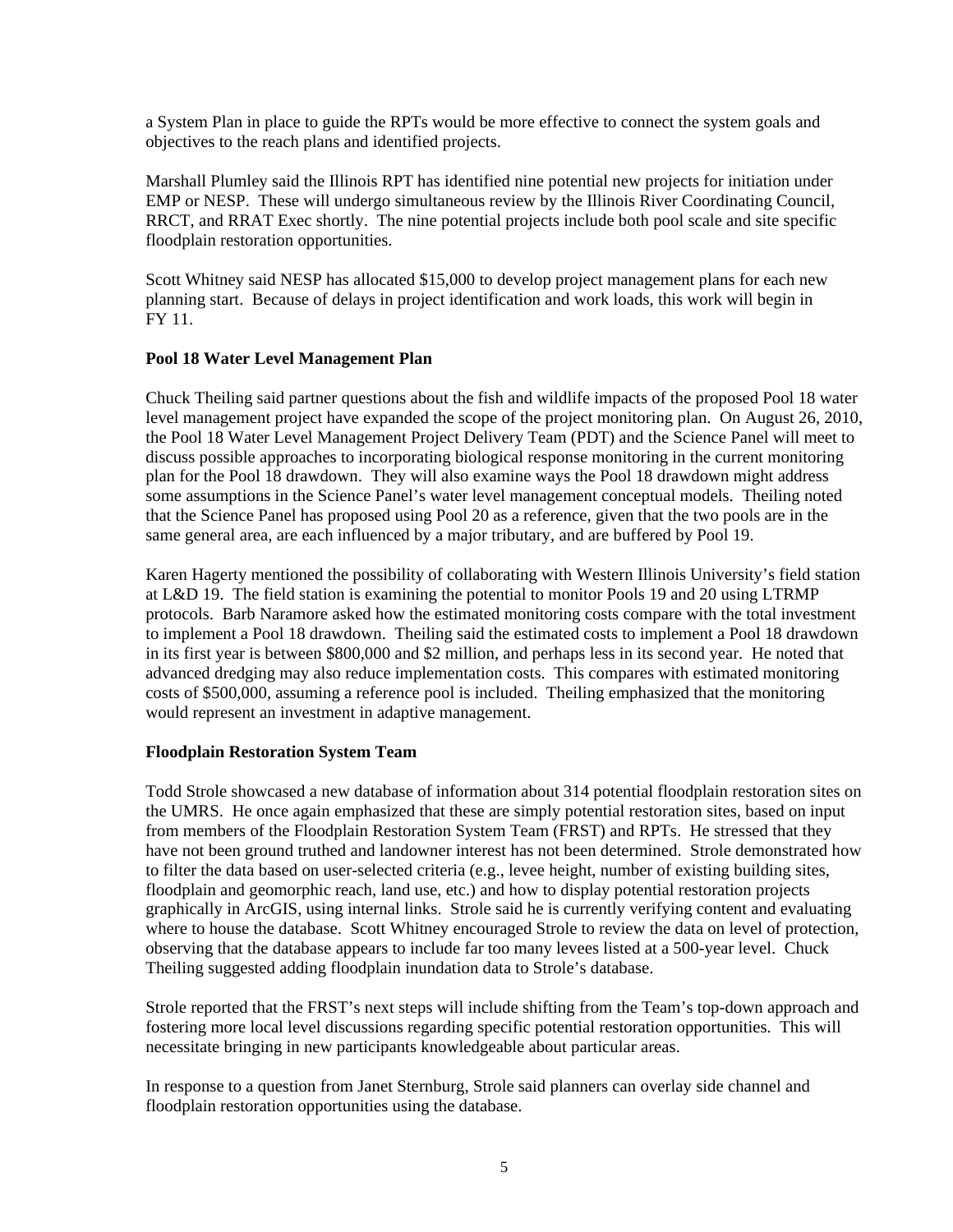# **Science Panel**

Nate Richards described the Science Panel's FY 11 work plan priorities, which are as follows:

- Leverage Adaptive Hydraulics-Comprehensive Aquatic Systems (ADH/CASM) and other modeling capabilities to aid selection and design of ecosystem restoration projects.
- Evaluate fish response to fish passage and secondary channel restoration projects.
- Communicate with the Illinois Science Advisory Council regarding ecosystem goals and objectives and enhance collaboration on various Illinois River planning efforts.
- Develop biological indicators for use in an ecosystem health report card for the UMRS. This might include collaboration with the EMP's Analysis Team.

Scott Whitney noted that the Science Panel's FY 11 work plan assumes NESP is funded at approximately \$10 million. Given the prospects for significantly lower FY 11 funding, the Science Panel will likely need to rescope its FY 11 work plan, according to Whitney.

# **Side Channel Restoration Workshop**

Ken Cook said MVS currently is planning three side channel restoration projects under NESP, including Herculaneum, Schenimann Chute, and Buffalo Chute. Biological monitoring thus far in preparation for the projects have focused on fish sampling. Cook explained that the 2009 RRAT boat trip included a major focus on side channel restoration, and subsequent discussions led Corps staff and district partners to conclude that an effort should be made to promote side channel restoration as a system-wide tool. MVS sponsored a January 20-21, 2010 scoping session in Cape Girardeau to develop a workshop agenda and an invitees list. Conclusions from the scoping session included the following:

- Planning side channel restoration projects is typically challenging because these projects are often opportunistic, there is a lack of understanding about large river processes, and there are substantial monitoring challenges related to side channel restoration.
- Understanding the potential for side channels to contribute to the UMRS's sustainability is needed.
- Conceptual models to estimate the capacity for side channel restoration projects to restore regional and systemic ecological functions and overall sustainability should be developed.

Cook reported that, as an outcome from the scoping session, Corps staff plan to host a side channel restoration workshop, which is tentatively scheduled for January 2011. The workshop will focus on how side channel restoration can support ecosystem goals and objectives across the UMRS.

# **Partner Reports**

Janet Sternburg reported that the Missouri Department of Conservation's six Division Chief positions are now filled, which should facilitate decision making within the department. Sternburg said Governor Nixon is increasing restrictions on out-of-state travel.

Bernie Schonhoff expressed support for the proposed Lead Island Chute restoration project. He also noted that Iowa's out-of-state travel restrictions are tightening.

Butch Atwood said Illinois now requires approval for in-state travel.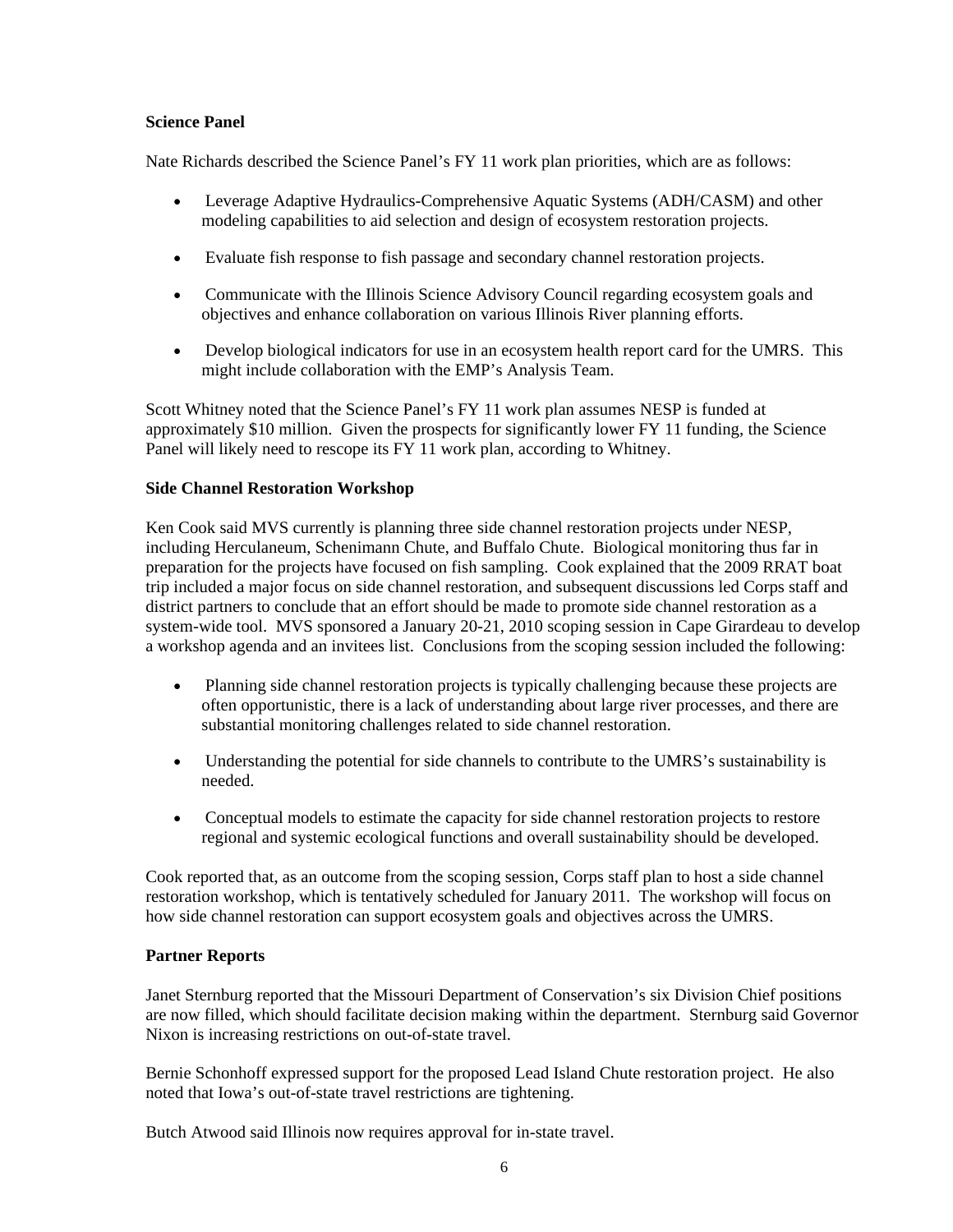Bill Franz said US EPA and USGS are working collaboratively to refine SPARROW modeling of phosphorus and nitrogen loading within the Mississippi River Basin. The agencies' eventual goal is to model outputs from each of the Basin's 12-digit HUCs. A September 15 webinar is scheduled to report on the modeling effort.

Jim Fischer said Dan Baumann is serving as Wisconsin DNR's interim Deputy Water Division Administrator. Wisconsin DNR hopes to fill 144 federally funded positions by October. Wisconsin's Natural Resources Board recently approved new rules to limit both point and nonpoint sources of phosphorus. Both the Wisconsin State Legislature and US EPA have an opportunity to review the rules.

Barry Johnson announced that USGS initiated land cover/land use data collection in early August. USGS will also study mussel mortality during the Pool 6 drawdown, which is currently underway.

Tim Schlagenhaft reported that Minnesota Pollution Control Agency (PCA) recently approved sitespecific standards for total suspended solids and aquatic vegetation immediately above Lake Pepin. US EPA is now reviewing the standards. If approved, Minnesota PCA will develop a Lake Pepin TMDL based on those standards. Schlagenhaft noted that LTRMP data was invaluable in developing the standards.

# **Other Business**

The upcoming meetings are as follows:

- **November 2010 — Quad Cities**
	- UMRBA November 16
	- **NECC — November 17**
	- **Joint EMP-CC/NECC — afternoon of November 17**
	- EMP-CC November 18
- **February 2011 — St. Louis**
	- UMRBA February 15
	- **EMP-CC** February 16
	- **Joint EMP-CC/NECC — afternoon of February 16 (if needed)**
	- **NECC — February 17**
- **May 2011 — Quad Cities**
	- UMRBA May 17
	- **NECC — May 18\***
	- **Joint EMP-CC/NECC — afternoon of May 18 (if needed)**
	- $\blacksquare$  EMP-CC May 19

\* NESP staff are considering holding the May 2011 NECC meeting via webinar.

With no further business, the meeting adjourned at 11:20 a.m.